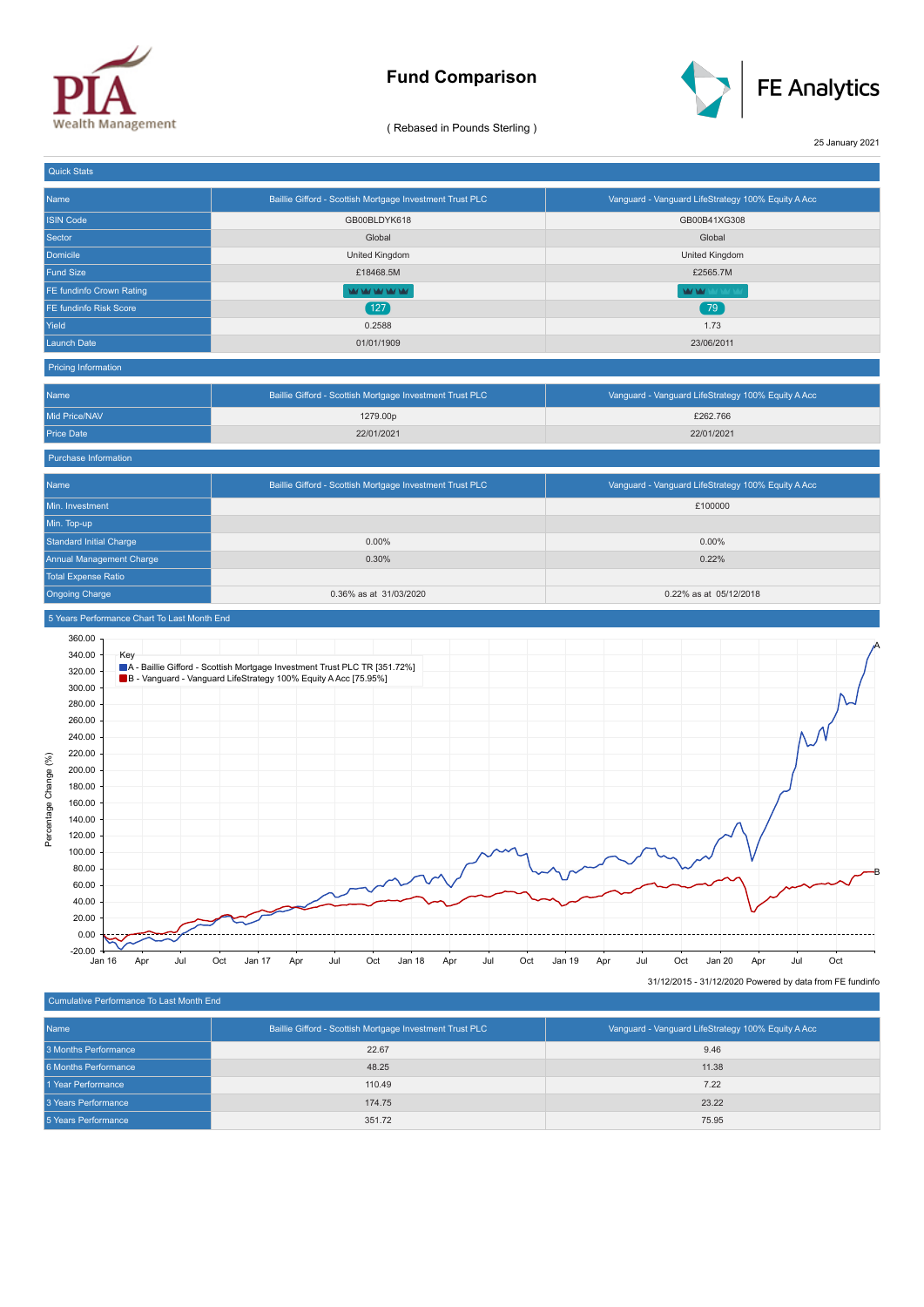



25 January 2021

| Discrete Performance To Last Month End |                                                          |                                                    |
|----------------------------------------|----------------------------------------------------------|----------------------------------------------------|
| Name                                   | Baillie Gifford - Scottish Mortgage Investment Trust PLC | Vanguard - Vanguard LifeStrategy 100% Equity A Acc |
| $0-12m$                                | 110.49                                                   | 7.22                                               |
| 12-24m                                 | 24.76                                                    | 21.03                                              |
| 24-36m                                 | 4.63                                                     | $-5.04$                                            |
| 36-48m                                 | 41.07                                                    | 13.27                                              |
| 48-60m                                 | 16.54                                                    | 26.07                                              |

## Performance By Calendar Year

| Name              | Baillie Gifford - Scottish Mortgage Investment Trust PLC | Vanguard - Vanguard LifeStrategy 100% Equity A Acc |
|-------------------|----------------------------------------------------------|----------------------------------------------------|
| <b>YTD Return</b> | 5.35                                                     | 3.30                                               |
| 2020              | 110.49                                                   | 7.22                                               |
| 2019              | 24.76                                                    | 21.03                                              |
| 2018              | 4.63                                                     | $-5.04$                                            |
| 2017              | 41.07                                                    | 13.27                                              |

## 1 Year Annualised Statistical Data To Last Month End

| Name        | Baillie Gifford - Scottish Mortgage Investment Trust PLC | Vanguard - Vanguard LifeStrategy 100% Equity A Acc |
|-------------|----------------------------------------------------------|----------------------------------------------------|
| Volatility  | 20.69                                                    | 20.92                                              |
| Alpha       | 88.79                                                    | $-6.56$                                            |
| <b>Beta</b> | 0.85                                                     | 1.07                                               |
| $r^2$       | 0.75                                                     | 0.97                                               |
| Sharpe      | 5.17                                                     | 0.18                                               |

## Sector Weightings

| Name                        | Baillie Gifford - Scottish Mortgage Investment Trust PLC as at 30/09/2020 | Vanguard - Vanguard LifeStrategy 100% Equity A Acc as at 30/11/2020 |
|-----------------------------|---------------------------------------------------------------------------|---------------------------------------------------------------------|
| <b>Basic Materials</b>      | 0.20                                                                      | 9.82                                                                |
| <b>Consumer Products</b>    | 19.40                                                                     | 21.52                                                               |
| Financials                  | 6.60                                                                      | 14.84                                                               |
| <b>Fixed Interest</b>       | 0.10                                                                      |                                                                     |
| <b>Health Care</b>          | 11.60                                                                     | 11.69                                                               |
| <b>Industrials</b>          | 2.90                                                                      | 10.79                                                               |
| Money Market                | 0.30                                                                      |                                                                     |
| Others                      |                                                                           | 0.52                                                                |
| <b>Real Estate</b>          |                                                                           | 2.90                                                                |
| Services                    | 39.80                                                                     |                                                                     |
| Telecom, Media & Technology | 19.10                                                                     | 24.85                                                               |
| <b>Utilities</b>            |                                                                           | 3.08                                                                |

Region Weightings

| Name                 | Baillie Gifford - Scottish Mortgage Investment Trust PLC as at 31/01/2020 | Vanguard - Vanguard LifeStrategy 100% Equity A Acc as at 30/11/2020 |
|----------------------|---------------------------------------------------------------------------|---------------------------------------------------------------------|
| Americas             |                                                                           | 0.70                                                                |
| Asia Pacific         | 1.10                                                                      | 0.80                                                                |
| Australasia          |                                                                           | 1.75                                                                |
| Europe               | 3.70                                                                      |                                                                     |
| Europe ex UK         |                                                                           | 12.44                                                               |
| Eurozone             | 17.30                                                                     |                                                                     |
| International        |                                                                           | 2.34                                                                |
| Japan                |                                                                           | 5.98                                                                |
| Middle East/ Africa  |                                                                           | 0.05                                                                |
| <b>Money Market</b>  | 2.00                                                                      |                                                                     |
| <b>North America</b> | 55.30                                                                     | 46.27                                                               |
| Not Specified        | 0.30                                                                      |                                                                     |
| Pacific Basin        | 19.00                                                                     | 7.73                                                                |
| South Africa         |                                                                           | 0.31                                                                |
| <b>UK</b>            | 1.30                                                                      | 21.64                                                               |